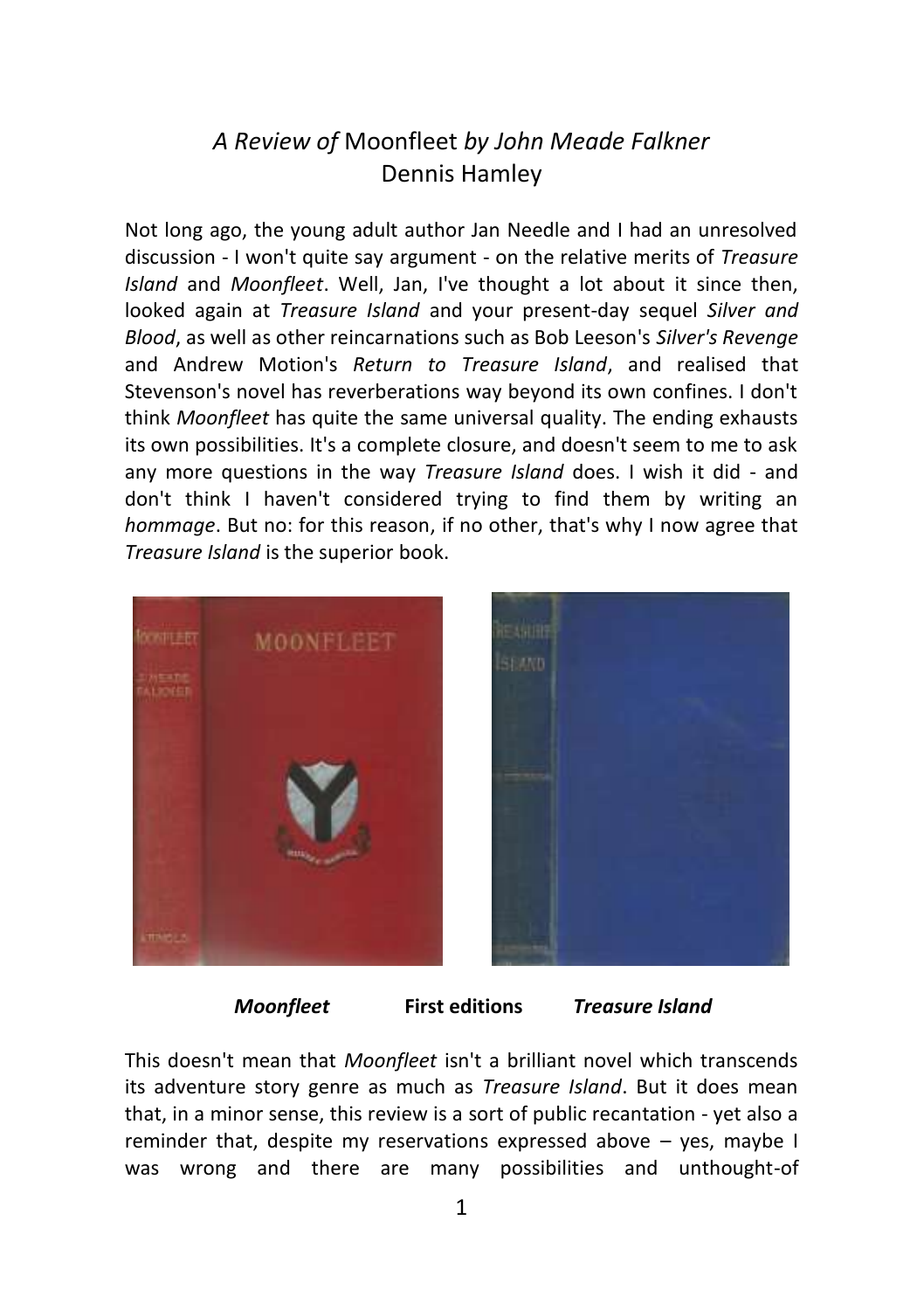consequences presaged in the novel's resolution, so if I have time and live so long, I might bend my mind to it!



**Title pages of the first editions**

John Meade Falkner (1858-1932) was something of a polymath. After relinquishing his as post Chairman of Armstrong Whitworth, the arms manufacturer, he combined the jobs of Reader in Palaeography at Durham University and Librarian at Durham Cathedral. He also wrote three novels, *The Lost Stradivarius, The Nebuly Coat* and, of course, *Moonfleet*. He is reputed to have written a fourth which he unfortunately left on a train somewhere between Durham and Newcastle, I sympathise because I once accidentally put my only copy of a novel in progress out with the rubbish. I sometimes regret that I was born too late to have a good rootle around the London and North Eastern Railway (or, in his day, the Great Northern Railway) Lost Property Office. I might have found the MS at the back of a cupboard and passed it off as my own. (No, I wouldn't really). *The Nebuly Coat,* by the way, is an atmospheric cracker of a thriller. But *Moonfleet* is different.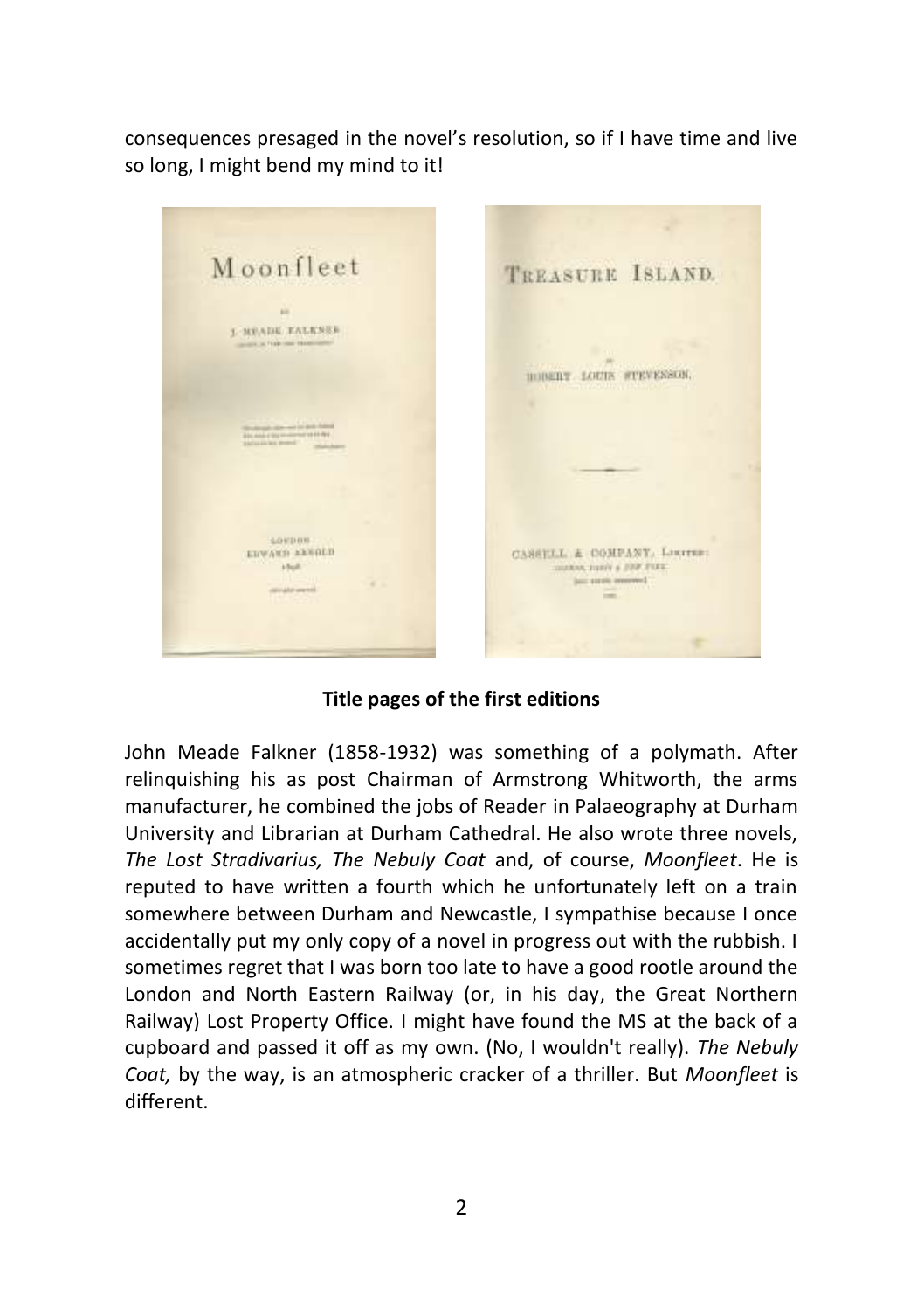To start with, it is a stylistic tour-de-force, much as is Catherine Czerkawska's *The Physic Garden*. From the very first page an individual first-person voice is established, conversational, idiosyncratic and yet poetic and resonant - and once established it never slips. There must be few novels with such a comprehensively established sense of place: Moonfleet, as a village with a sustaining society, has an actuality, almost a tactility, together with a sort of magic - this is a place where strange things will happen. I always find this astonishing and wish I could even come close to it. It also has an artful narrative technique, which is established on the first page by a skilful use of John's Aunt's copy of the *Arabian Nights*, presaging not only future suspense but also that we are entering a world grimly realistic but touched by magic. The novel's form is its heart and meaning, which is true of all good stories.

I can't resist an extended quotation, an encounter between Maskew and Mr. Glennie, the schoolmaster, to show the narrative idiom in action: John Trenchard's individual voice, Falkner's eye for significant detail, the vignette of action and even violence and the tiny but vivid transmission of character issuing in action, so we have shafts of understanding about Maskew, Mr Glennie and John himself. The angry, overbearing Maskew has entered the school and slapped the schoolmaster round the face with a sole. We'll forget the usual modern rejoinder, 'Which is better, to be slapped round the face with a wet haddock or...?' and concentrate on the prose.

*A sole is at best an ugly thing to have on one's face, and this sole was larger than most, for Maskew took care to get what he could for his money, so it went with a loud smack on the floor. At this, we all laughed, as children will, and Mr Glennie did not check us, but went back and sat, very quiet, at his desk; and soon I was sorry that I had laughed, for he looked sad, with his face sanded and a great red patch on one side, and beside that, the fin had scratched him and made a blood-drop trickle down his cheek. A few minutes later the thin voice of the almshouse clock said twelve and away walked Mr Glennie without his usual 'Good day, children', and there was the sole left, lying on the dusty floor in front of his desk. It seemed a shame that so fine a fish should be wasted, so I picked it up and slipped it in my desk...*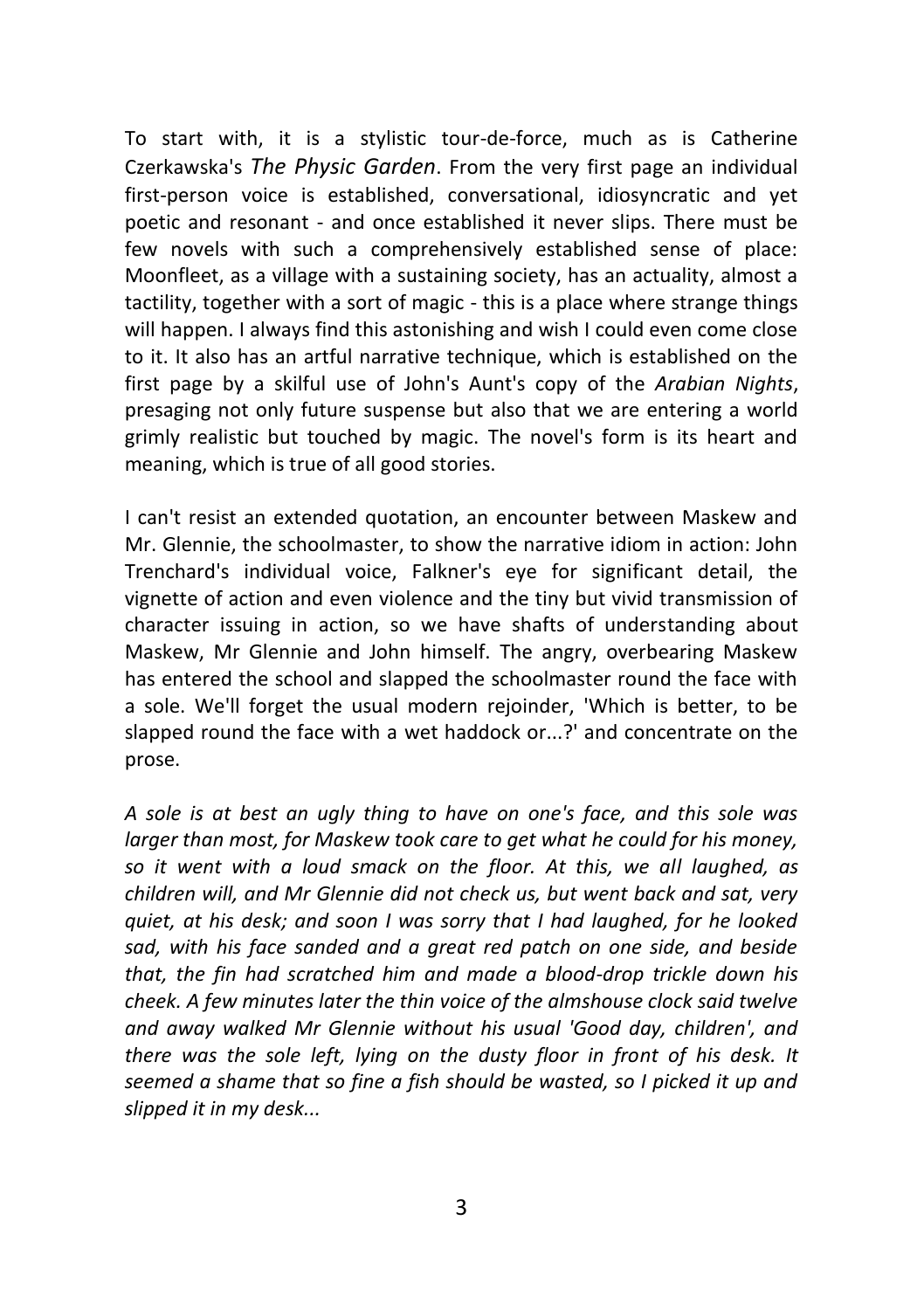I think this passage of resonant, perfectly judged prose to transmit a small but significant episode is masterly.

The plot is of trial, initiation and growing up, a classic structure for many novels intended for young people and shared of course by *Treasure Island*. John Trenchard makes a circular journey from *Moonfleet* out across the world, through huge danger and even a sentence to life imprisonment, and back to *Moonfleet*, led by the ambiguity, the fool's gold if you like, of the Mohune diamond. This experience tests him, morally and emotionally as well as physically. He passes the test - redemption is more straightforward in Falkner's world than it is in Stevenson's, let alone the master story-teller Joseph Conrad's. The Mohune diamond (evilly come by: Colonel Mohune's spirit hovers over the village and the story throughout) has a function much like the San Tomé silver mine in Conrad's *Nostromo*, but in this simpler world the corruption is eventually warded off through action.

All the characters, no matter where the thrust of the novel leaves them on its scale of values, are flawed. Elzevir Block is a magnificently ambiguous character with crimes behind him yet we never doubt John's trust in him. Maskew is evil, even contemptible - and yet he fathered Grace. Minor characters - Mr Glennie the schoolmaster, Ratsey the sexton, Aldobrand the cheating merchant and John's aunt Mrs Arnold, who brings him up, are succinctly and memorably drawn

Falkner presents a sensitive delineation of adolescent taking-on of experience. There are two central relationships - John and Elzevir Block, leader of the smugglers and landlord of the *Mohune Arms* (the *Why Not*?, where the regulars play backgammon, game of chance and hazard, every night - another significant image), and John and Grace Maskew, daughter of the magistrate. The first is a substitute father-son relationship, subtilised by the ambiguity of Elezevir's moral code and the acute conflict of loyalties that allegiance to Elzevir means to John. Elzevir is, morally and nearly actually, responsible for the eventual death of Grace's father, who is the scourge of the smugglers and killer of Block's own son. John has a heavy price to pay for the resolution of these loyalties. So does Elzevir.

The John-Grace relationship is tactfully and, not surprisingly, even inhibitedly described. However, the novel's conventions mean that no more is needed and their growing involvement is persuasive and sensitive.